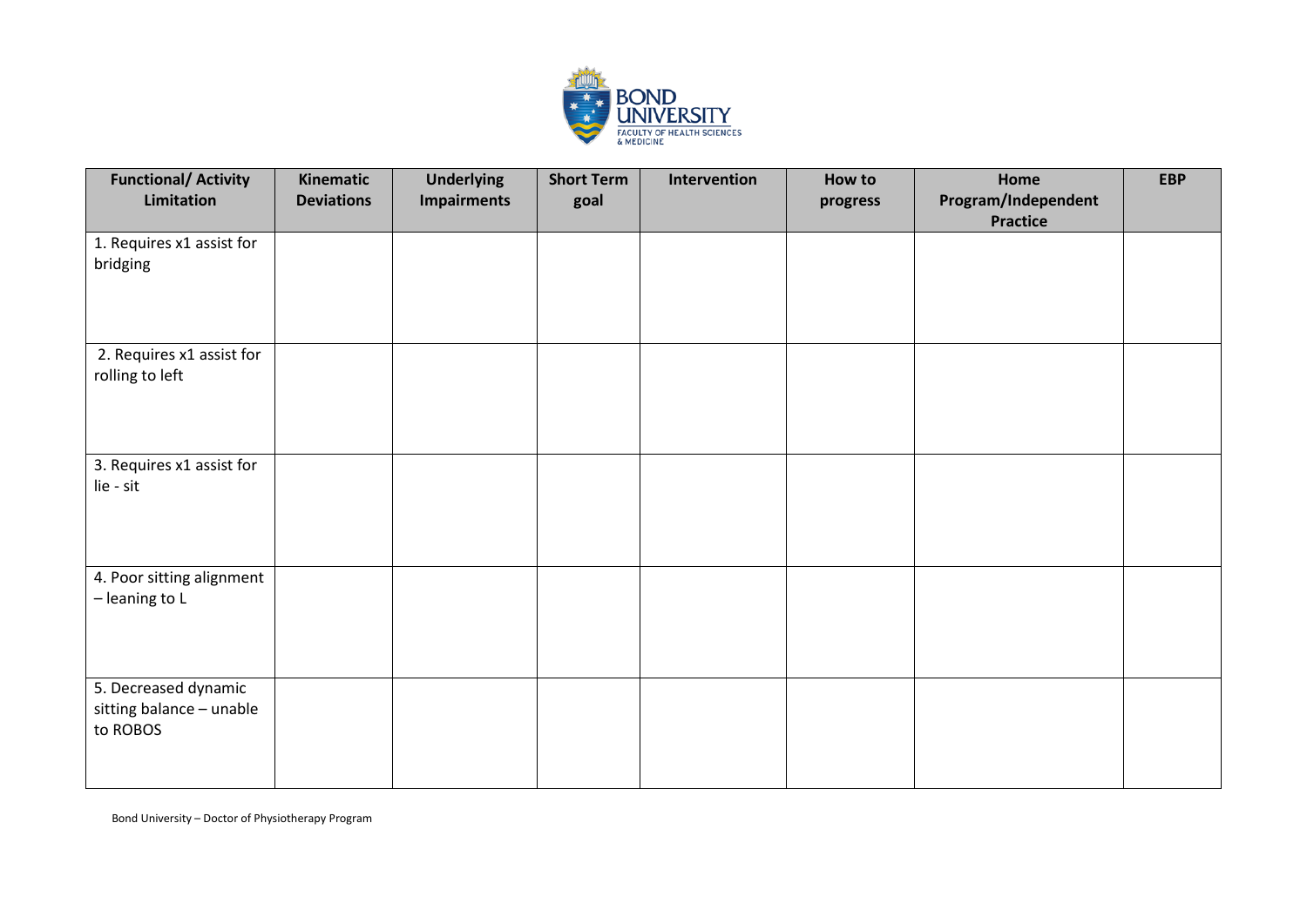

| <b>Functional/ Activity</b><br>Limitation                                                                     | Kinematic<br><b>Deviations</b> | <b>Underlying</b><br><b>Impairments</b> | <b>Short Term</b><br>goal | Intervention | How to<br>progress | Home<br>Program/Independent<br><b>Practice</b> | <b>EBP</b> |
|---------------------------------------------------------------------------------------------------------------|--------------------------------|-----------------------------------------|---------------------------|--------------|--------------------|------------------------------------------------|------------|
| 6. STS - decreased<br>motor control. Requires<br>x1 assist. Dec loading R<br>LL. Poor pre-extension<br>phase. |                                |                                         |                           |              |                    |                                                |            |
| 7. Standing balance &<br>alignment - unable to<br>stand unsupported. Dec<br>loading RLL                       |                                |                                         |                           |              |                    |                                                |            |
| 8. Unable to mobilise                                                                                         |                                |                                         |                           |              |                    |                                                |            |
| 9. Requires x2 assist for<br>transfers                                                                        |                                |                                         |                           |              |                    |                                                |            |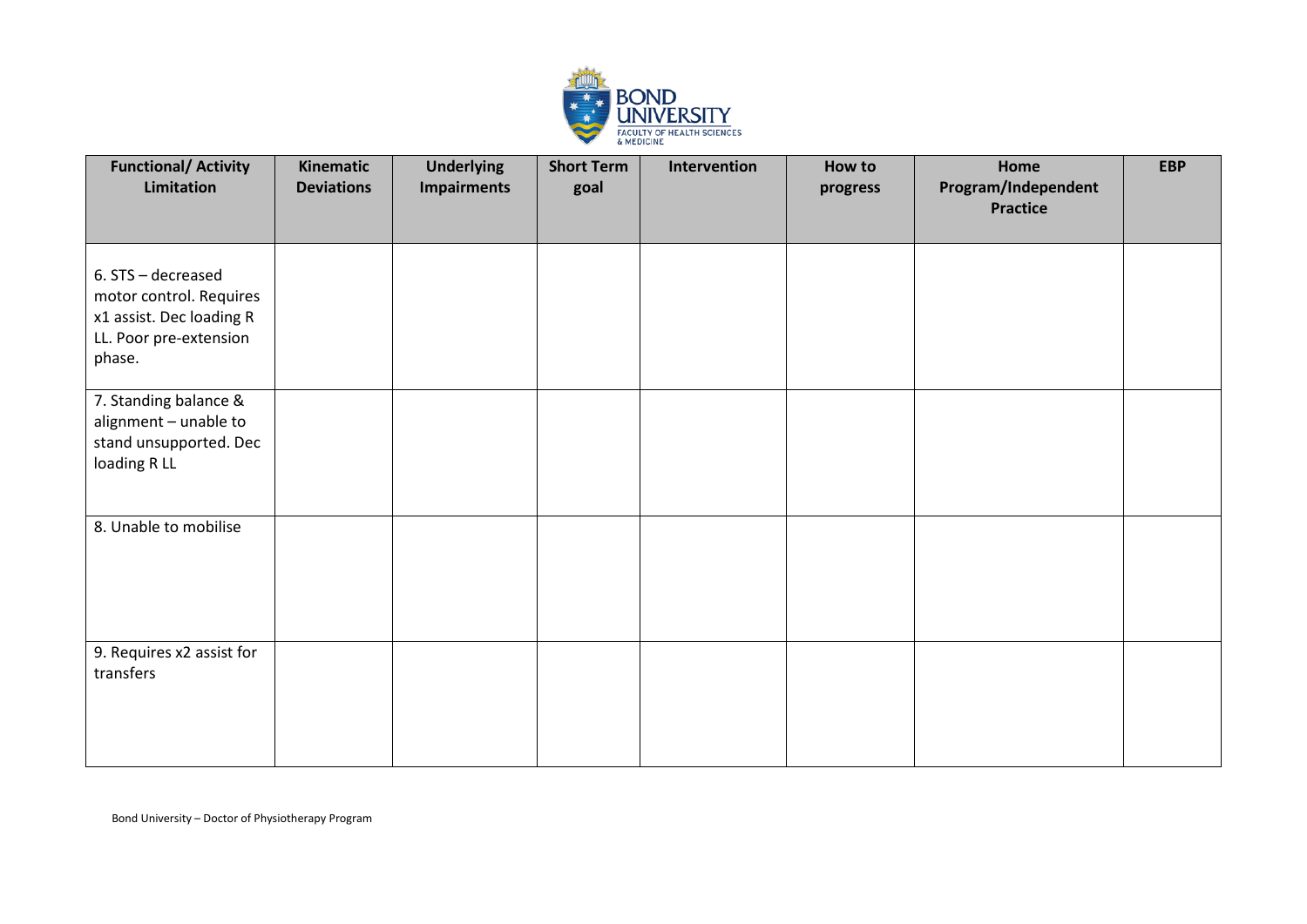

| <b>Functional/ Activity</b><br>Limitation                    | Kinematic<br><b>Deviations</b> | <b>Underlying</b><br><b>Impairments</b> | <b>Short Term</b><br>goal | Intervention | How to<br>progress | Home<br>Program/Independent<br><b>Practice</b> | <b>EBP</b> |
|--------------------------------------------------------------|--------------------------------|-----------------------------------------|---------------------------|--------------|--------------------|------------------------------------------------|------------|
| 10. Decreased ability to<br>weight bear through R<br>UL      |                                |                                         |                           |              |                    |                                                |            |
| 11. Unable to perform<br>indep reach with R UL               |                                |                                         |                           |              |                    |                                                |            |
| 12. Dec grip strength.                                       |                                |                                         |                           |              |                    |                                                |            |
| 13. Decreased wrist<br>extension during grasp<br>and release |                                |                                         |                           |              |                    |                                                |            |